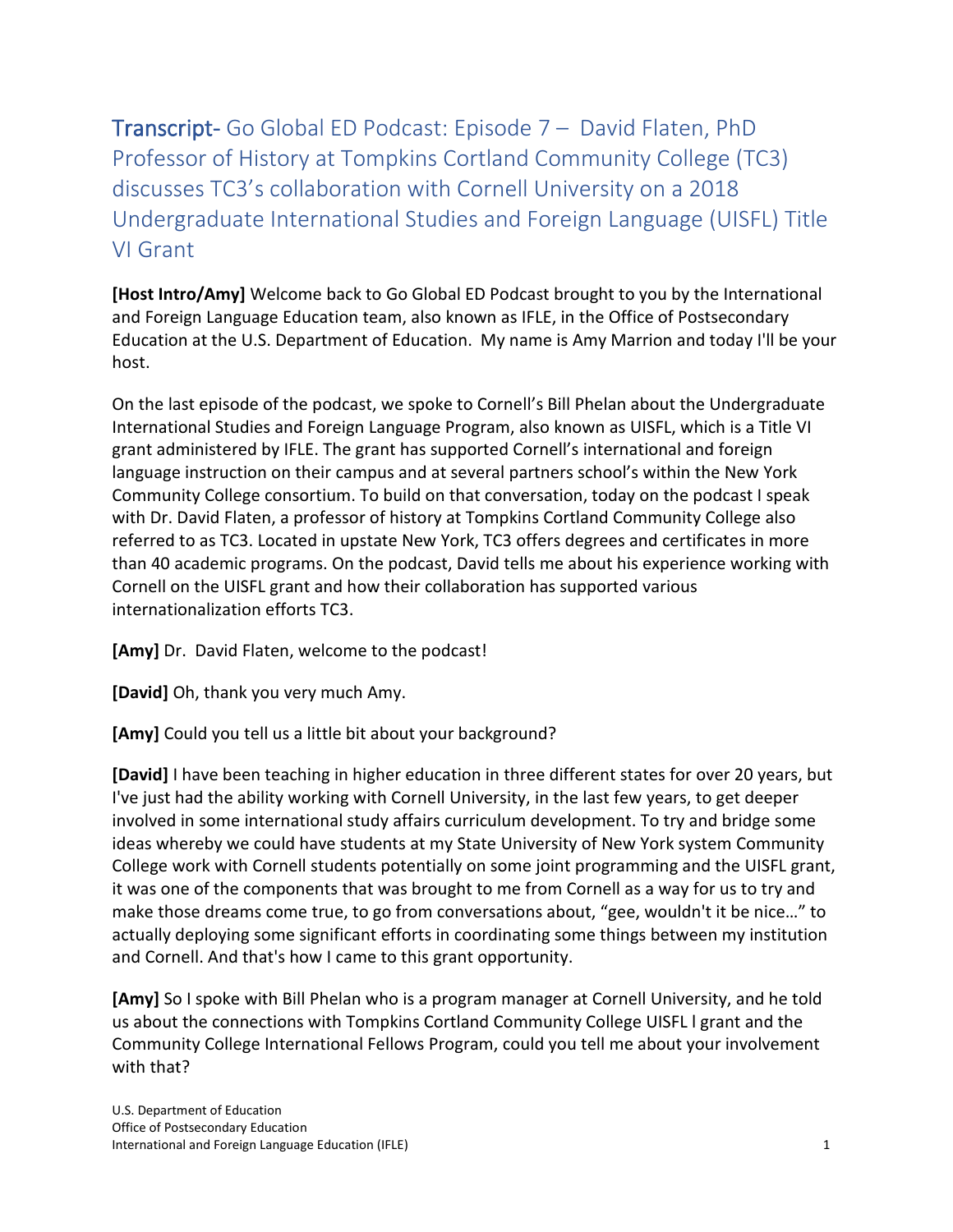**[David]** Yes, one of the things that we've been looking for at my Community College is to be able to expand our curriculum and to take it in different directions, where we really haven't been able to do so before, and the UISFL grant through Cornell was very instrumental in putting together some curriculum development ideas that I had, as well as some other faculty members, both full and part time at TC3. In my case, what I was looking at was I was trying to kind of reinvigorate some of the aspects of how I teach western civilization as well as modern American history and I've been relying on some significant sources again and again for the Cuban Revolution. For example, some passing glances at the U.S. intervention in Chile and when I was speaking with Bill about the UISFL grant I saw it as a wonderful opportunity for me to take some of those ideas - and So what I did was - I created some different curriculum units. I worked with several different professors at Cornell who were very instrumental in giving some ideas and concepts of directions to take my ideas in transforming my curriculum. And then I was able to, in many ways, take some of the conversations and put them into some more concrete form and we were able then to go back and create some significant curriculum development area changes. And then, also as part of that, I've had both Cornell advanced graduate students as well as Cornell teaching faculty come and be guest speakers and lecturers in my courses to really invigorate and take the information in different ways. So, I have I found this cooperation in regard to the grant to be very instrumental and not only bridging some gaps to Cornell but also being able to take those sort of curriculum ideas from, "Gee wouldn't it be nice again…." and then be able to have some reinforcement and be able to get some resources. I was able to purchase a significant number of books as well as some access to various things like the Cornell library and then of course the extensive field of their electronic contacts and that was presented to me as an option through the UISFL grant and I found it very enriching. I think my students were very happy with the changes and I have kept them in my curriculum, and I continue to use them to this day.

**[Amy]** That's wonderful. So, you are really looking to reinvigorate and transform the classroom experience.

**[David]** Yeah. And that was that was where the UISFL grant could be that sort of like 'shot in the arm' to kind of push you over the top from the armchair, 'gee, wouldn't it be nice… I should talk about, and do this…", to actually then going ahead and doing it. So, I had both, for example, Professor Kenneth Roberts and Professor Ray Craib from Cornell come and give lectures to my students and take that to the next level in terms of they were able to bring in expertise way beyond anything I could do and that that was courtesy of the grant, as well, as we were tying the university and the Community College together.

**[Amy]** That's great. So, were you able to travel to Chile?

**[David]** Yes. One of the things that working with professors Roberts and Craib is that each of them has been involved in a Chile history and political science for many numbers of years and they have of course publishing records, but for me, the ability then was I could come into Chile and go down there with the Cornell umbrella to assist me. I was working on behalf of my institution which has its own global study abroad office and I didn't have this the support there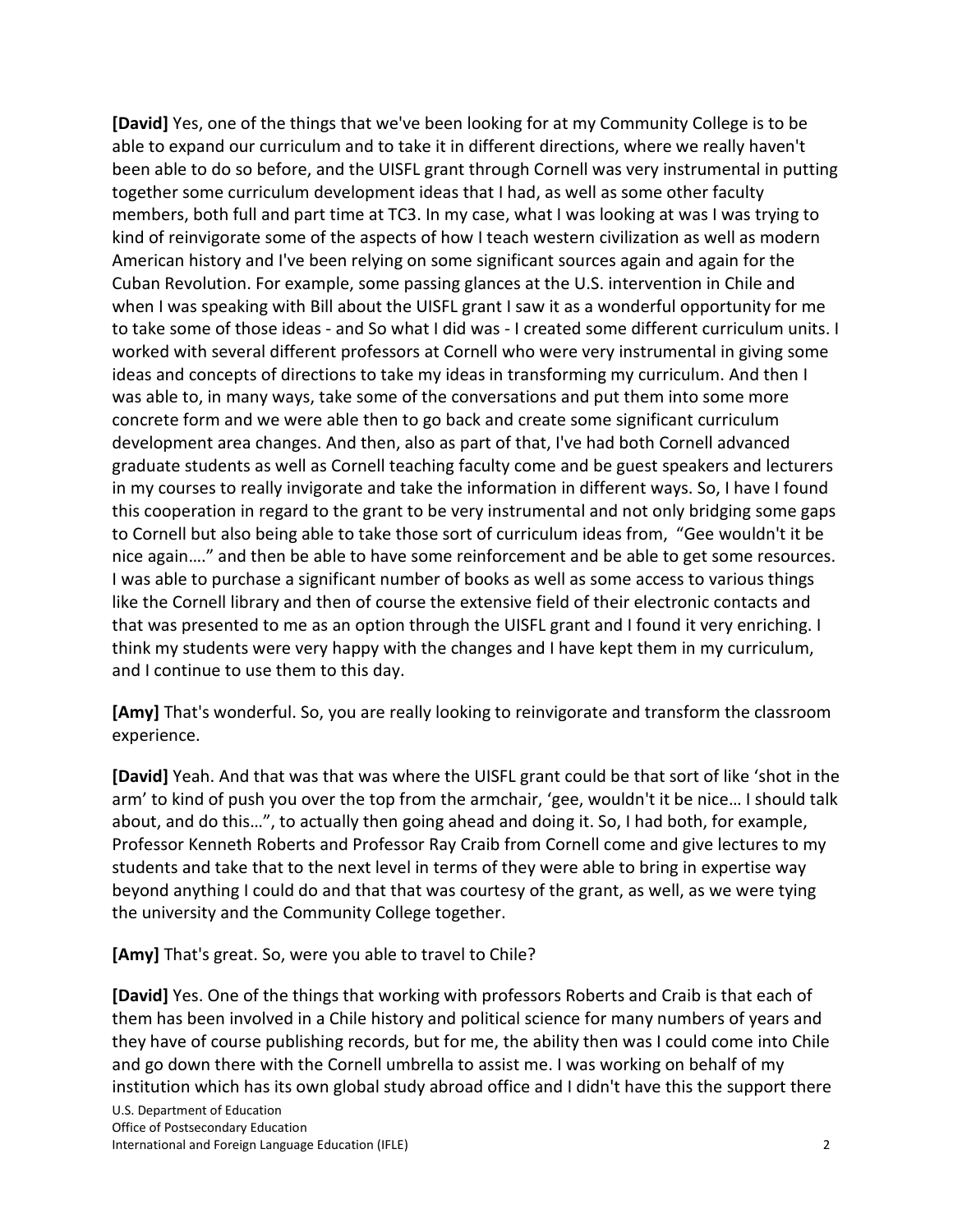because we just don't, we don't have that kind of finances, but I was able to go down as an honest faculty member deeply involved in Latin America, going back to my service in the Peace Corps back in the in the late 80s all the way through the 10 different courses that I've led to Latin America especially Guatemala and to Colombia, and the hope was that using sort of the 'good offices' as it were of Cornell to open some doors I was able to meet some people and have some significant meetings with people inside the Santiago at places like the Diego Portales, one of the major universities in the city, as well as speak with some other people, either just electronic email or some phone calls with the places out like a vineyard Delmar and Intercap Inside the city. I really felt that Cornell, what they could offer me was that they could open doors and sort of vouch me that, you know, here's this professor he's not down here on vacation he's down here to try and make some significant connections. You may be a Chilean Technical University, for example, that is not really easily compatible with the programming at Cornell, but you could be with a 2-year Community College that I represent in terms of, you know, the AA degrees, the degrees that are two years and then lead to employment in hospitality industry, in business in accounting... So, I found that the Cornell assistance I had with meeting people and making connections and sort of vouching for me was what I needed and then I had the impetus to go out on my own and visit these people and they knew they were not wasting their time with some visiting professor, they knew that I was representing something larger. And of course, unfortunately, in the meantime we had of course COVID intervened, and a lot of our plans have gone off track, but they are then ready for revival as I go back into the you know the spring of 2022 thinking about how I can revitalize some of the aspects of study abroad at my institution and I really am looking forward to that that's one of my sorts of dynamics I got to do this kind of thing's on my list for 2022.

**[Amy]** Okay. Yeah, so that's it sounds like the Cornell connection really helped kind of add structure to your time abroad. Clearly, you've traveled to Latin America before but just having those additional connections really helps you pull out what you needed while you were there and bring that back to your institution.

## **[David]** Absolutely.

**[Amy]** Are there any particular, like maybe one example, of something that you learned when you were down there, a connection you made you mentioned like the Technical College… how that might mesh well with the TC3 community…

**[David]** Yes, uh we have had at my Community College here in New York State, we've had a long track record working with educational institutions in the Dominican Republic also in Peru and in Colombia and the difficulty has always been of course the exchange rate between those currencies and the dollar is always very difficult, but also the idea that we can offer programming, whether it's reinforcing English language, or say like 'Farm to Bistro' kind of programming, where they say the hospitality industry or even like things like international business we have seen those programs kind of hang in there in the last couple of years but they have not been thriving. So, we did have connections with Chile years and years ago, but the institutional memory had lost track of that and one of my goals was to try and reinvigorate that,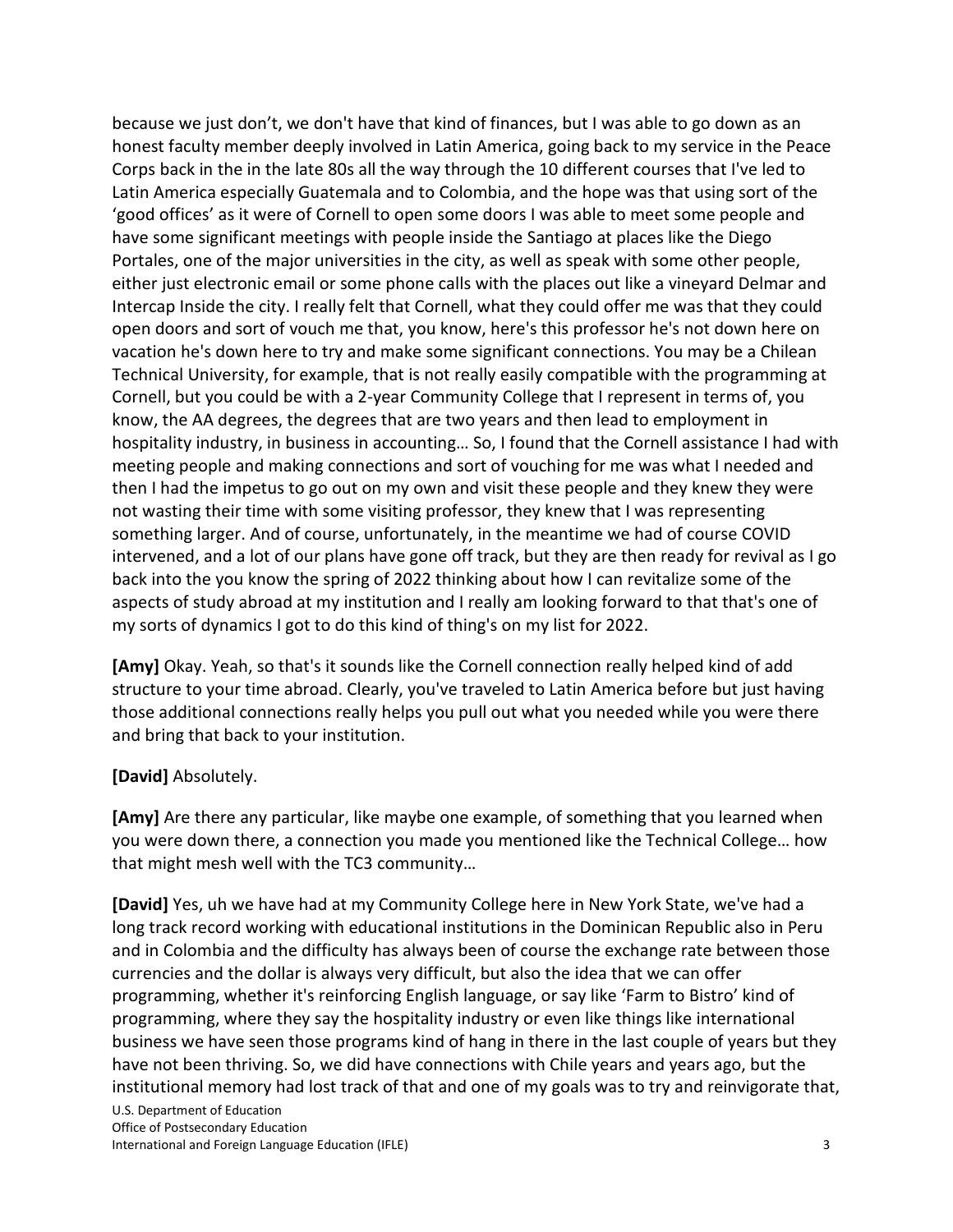so I was thinking in terms of, especially some of the technical colleges that I was looking at in Chile, they're looking more and more, especially at the hospitality industry. Chile has become a really major player in trying to bring in tourism and has really created a significant support mechanism for that in terms of infrastructure advertising and things like that. But one of the key elements that I thought I could bring in was that my institution does have a significant hotel restaurant management industry certification. We also worked with the Farmer Bistro Program where we have our old farm and we, you know, grow products for our restaurant and then of course general business and things like that. So, I was thinking that there could be some natural connections there of mutual interest back and forth and I was just kind of setting the table I wasn't going to be able to dictate who was interested or whatever. But I thought that I was really you know, an adequate ambassador to say well, you know you may not know about it but check this out. And then actually when I did go to one of the technical universities in Santiago I sit down and we're kind of going around the room doing introductions and I say where I'm from and I explain that I'm from upstate New York and this guy kind of in the back starts chuckling. Well, he had actually been to New York. He'd been the university at Binghamton as a student years ago and he was very familiar with everything I was talking about and you know we had started a full circle kind of moment here that you know he had been as a student from Chile in New York and now we're talking about trying to get New York and Chilean students back in communication. It was it was kind of a laughable moment it was it was funny just to see that kind of, you know, 'yeah you've been there' and then of course the first comment was man it's still cold there, of course [laughs].

**[Amy]** Well, that's great that you're able to tease out those various connections down there and bring it back to your home institution. So, believe it or not, it's almost 2022. So where do you see this going in the future? I know COVID is definitely a factor, that's a challenge for everybody, but what does the future hold for internationalization at TC3 and beyond and with the UISFL grant?

**[David]** Yeah, I suspect as an academic, and also as somebody who is a tourist who has traveled widely, I think there's a significant pent-up demand amongst not only parents but also students for international experiences, cultural exchanges, improvement of language skills, you know potential for internships. Now I'm not I'm not the magic guru who can wave a wand and make those things happen but I suspect, if I'm correct, and many people are saying same thing that with that pent-up demand I think there will be a significant element of different universities at all levels two and four year to really start to think about what's best for their students and that those opportunities could potentially lie with overseas partners and work some kind of arrangements that maybe at one point, it's always easy to say 'no – oh, it's too hard to do that …' but if there is a pent-up demand, and if there is a significant economic element where people can see, for example in Chile more and more Americans are coming and they are looking at improving services for the tourists and get them in many ways to be you know, not just in tourism sites but to travel more widely in the country, I think there will then be a political and economic support for the idea of exchanges of various kinds. Now, I don't have any like I said magic wand, but I suspect that we are on the cusp of a significant explosion in not only